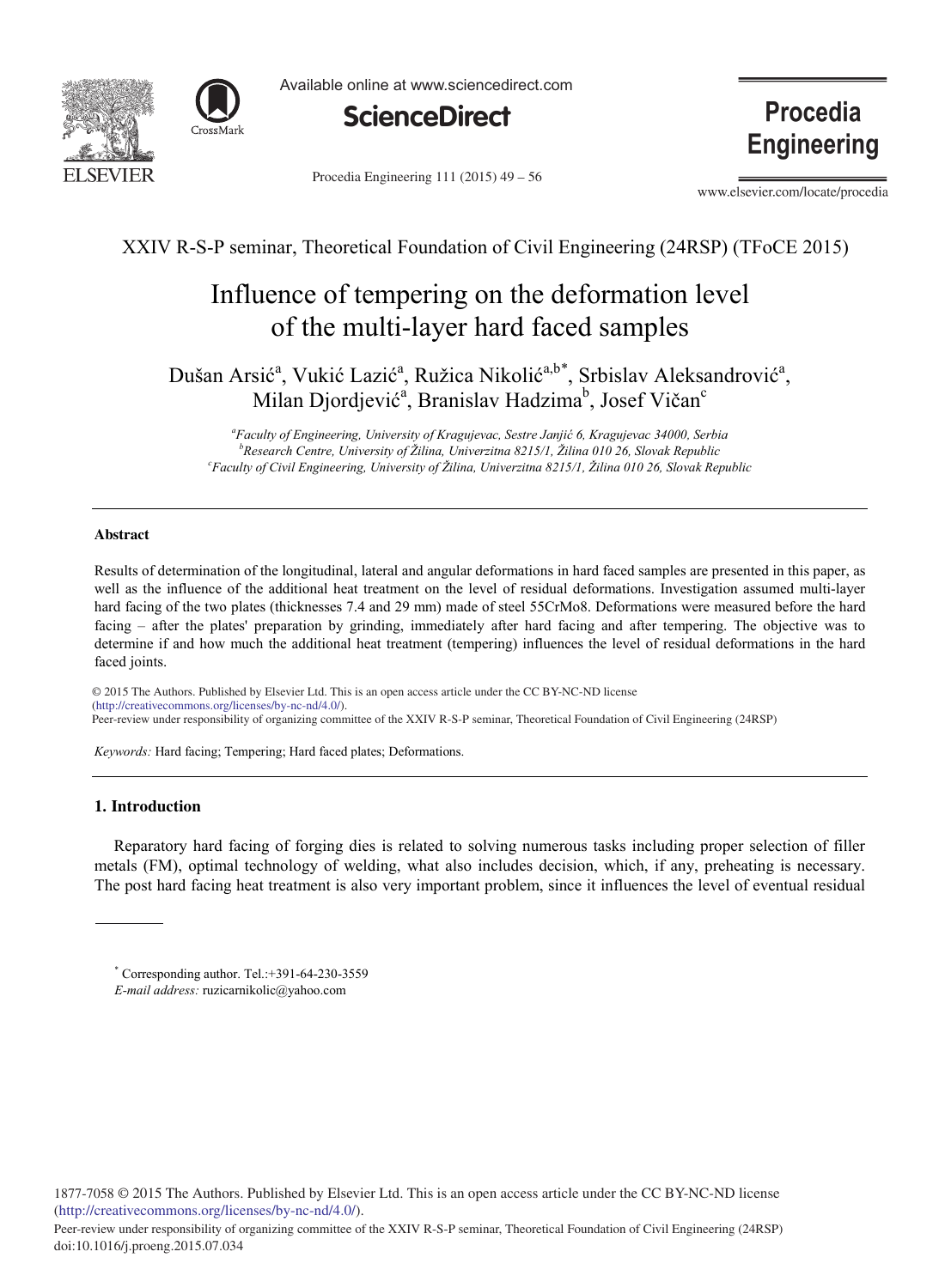deformations within the hard faced (HF) layers and the heat-affected zone (HAZ). The forging dies are parts that operate in harsh conditions since they are exposed to impact loading and cyclic heating up to elevated temperatures. This is the reason why for their manufacturing the mostly applied are the high quality steels that can sustain high impact loads and at the same time preserve very favorable mechanical properties, as well as wear resistance, at elevated temperatures. Taking into account that those steels are very expensive, reparation (and/or finalizing manufacturing) of tools made of them could be done by hard facing. In that way, both money and time could be saved and the eventual downtime for tools reparation is shortened [1]. Prescribing the optimal hard facing technology is a tedious job, accompanied by numerous model investigations, what was the subject of analysis in some previous articles [2-10]. In some of those publications [7-9] is described the detailed procedure of selecting the filler metal and the optimal reparation technology from the aspect of tribological characteristics of the hard faced layers. The hard facing technology of models is presented in this paper. The deformations, which appeared due to the heat input during the hard facing, were recorded. The objective of this work was to show what is the influence of the heat input on the hard faced layers and to present the level of deformation that can result due to input of the certain amount of heat.

### **Nomenclature**

| BM – base metal                      |
|--------------------------------------|
| $FM - filter metal$                  |
| $HF - hard facing$                   |
| HAZ – heat affected zone             |
| $I$ – welding current                |
| $Q$ – quenching                      |
| $T - (high)$ tempering               |
| $T_p$ – preheating temperature       |
| $T_{temp}$ – tempering temperature   |
| $U$ – welding voltage                |
| $b$ – width of the hard faced layer  |
| $d_e$ – electrode diameter           |
| $h$ – height of the hard faced layer |
| $q_1$ – driving energy               |
| $v_z$ – welding/hard facing speed    |

## **2. Properties of the base metal (BM)**

Steel 55CrMo8 (SRPS –  $\check{C}$  5742, DIN – 56NiCrMoV7) was used as the base metal for hard facing. The plates of two different thicknesses were made of this steel – the thin plate of thickness 7.4 *mm* and the thick plate of thickness 29 *mm*. This steel is used for producing the parts and tools that operate at high temperatures (above 600°C) in dynamic loading conditions – like the forging dies. Steels alloyed with Cr, V and Mo, with increased content of carbon (0.3 – 0.6% C) provide the good hardenability, needed for larger cross-sections of tools, as well as higher hardness at elevated temperatures [2, 3]. The chemical composition, mechanical properties and microstructure of those steels are presented in Table 1 [4, 14].

| Steel mark<br>58CrMo 8 | Chemical composition, %                  |                |     |             |                |            |     |           |      |                      |  |
|------------------------|------------------------------------------|----------------|-----|-------------|----------------|------------|-----|-----------|------|----------------------|--|
|                        | C                                        | Si             | Mn  | P           | S              | <b>Cr</b>  | Ni  | Mo        | V    |                      |  |
|                        | 0.55                                     | 0.3            | 0.7 | 0.035       | 0.035          | 1.1        | 1.7 | 0.5       | 0.12 |                      |  |
|                        | Mechanical properties and microstructure |                |     |             |                |            |     |           |      |                      |  |
|                        |                                          | Soft annealing |     |             | Tempering      |            |     |           |      | B. M. Microstructure |  |
|                        | t, $^{\circ}C$                           | $HV_{max}$     |     | $R_m$ , MPa | t, $^{\circ}C$ | <b>HRC</b> |     | $R_m$ MPa |      |                      |  |
|                        | 670-700                                  | 250            | 850 |             | 400-700        | 50-30      |     | 1700-1100 |      | $M + B$ (interphase) |  |

Table 1. Chemical composition, mechanical properties and microstructure of 58CrMo8 steel.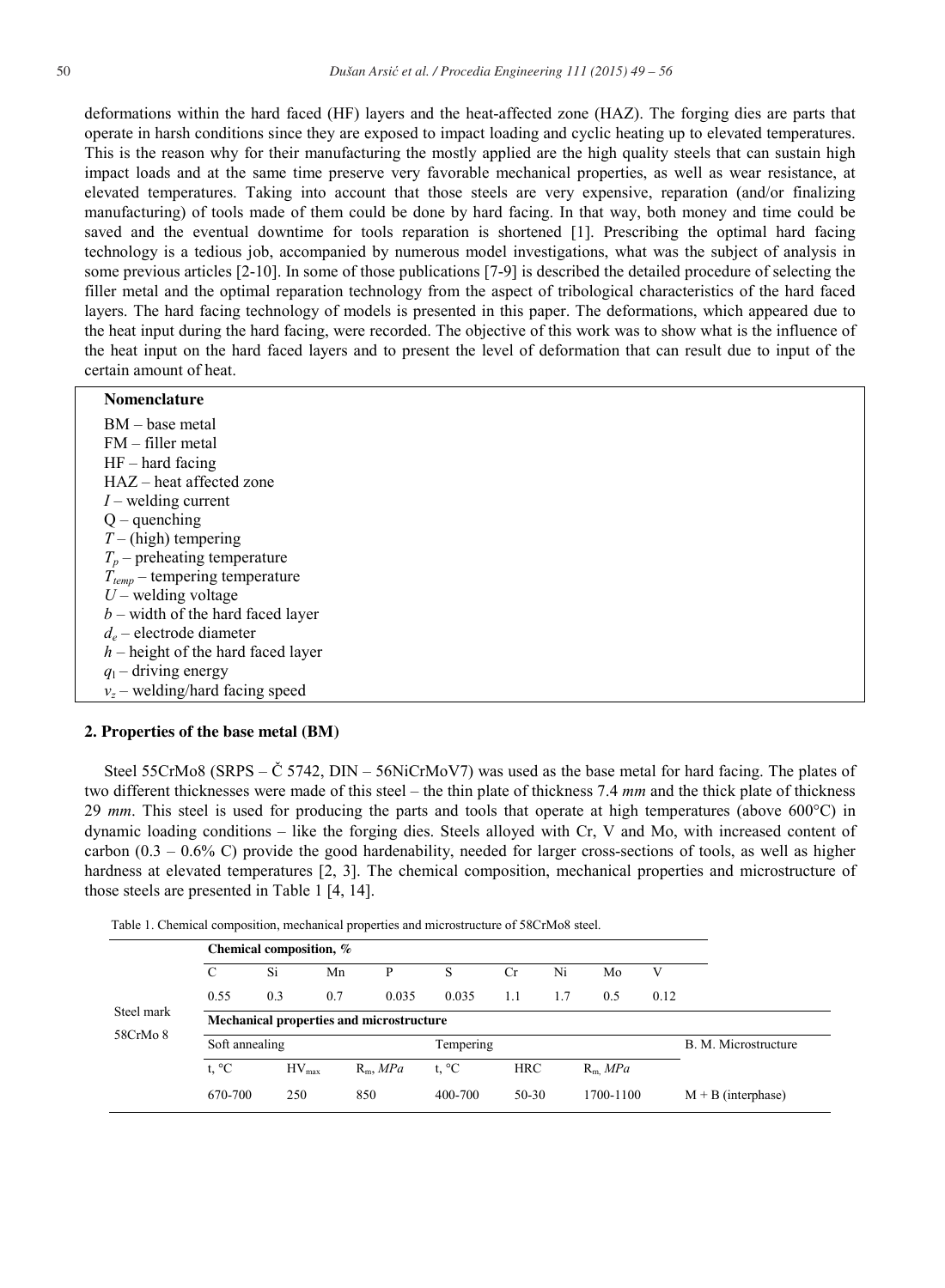Since the forging dies are mainly used in the heat tempered  $Q + T$  condition, all the samples were subjected to the same heat treatment. In that way, the exploitation conditions were simulated as close as possible. Hardness was measured on selected samples after the heat treatment, and it ranged from 40 to 42 HRC.

Samples of various thickness ( $s = 7.4 - 40$  *mm*) were hard faced to steels prone to self-hardening ( $C > 0.35$ %). That required application of preheating. The preheating temperature was determined according to Seferian formula [3] and it was within range from  $T_p = 286^{\circ}\text{C}$  for  $s = 7.4$  *mm* up to  $T_p = 315^{\circ}\text{C}$  for  $s = 40$  *mm*. The adopted preheating temperature was  $T_p \approx 300^{\circ}\text{C}$  [9]. (Note: In this paper are presented results for the two plates only, with thicknesses of  $s = 7.4$  *mm* and  $s = 29$  *mm*.)

#### **3. Selecting the hard facing method, technology and the filler metal**

Hard facing of the selected samples was done by application of the cored electrodes. Technological parameters of hard facing were determined according to [2-6], while hard facing was executed with two and three passes, for reducing the mixing-dilution, i.e., to obtain the properties declared by the electrodes supplier, but also taking into account large influence of deposition sequence on welding residual stresses and deformation level [13]. The deposition speed was measured in each pass, while the preheating temperature was checked prior to deposition of each new layer. The measuring was done on the Tastotherm D1200 device (measurement range: –50 to +1200ºC).

The highly alloyed basic electrodes UTOP 38 (E3-UM-40T  $\emptyset$ 3.25 *mm* - DIN 8555) and UTOP 55 (E6-UM-60T 5.00 *mm* - DIN 8555) were used as the filler metals. They were selected because they are usually applied for hard facing of tools like: steel molds, dies and thorns for pressing. Hard faced layers obtained by their application are tough and resistant to wear and impact [9]. Hardness of the hard faced layers, according to conducted tests, was stable until the tempering temperature of 570ºC [8-9]. The electrodes' supplier stated that hardness should be stable up to 600ºC [15-1]. Electrodes were dried for 2 h at 350-400ºC, before being used for hard facing. This is done because drying of electrodes should cause reduction of the diffused hydrogen and prevent appearance of hydrogeninduced cracks.

| Hard facing parameters      |                              |                 |                           |     |                             |              |                  |                   |                |  |
|-----------------------------|------------------------------|-----------------|---------------------------|-----|-----------------------------|--------------|------------------|-------------------|----------------|--|
| No.                         | Electrode mark               |                 | Core diameter<br>$d_e$ mm |     | Hard facing current<br>I, A |              | Voltage          | Hard facing speed | Driving energy |  |
|                             | SŽ Fiprom<br><b>DIN 8555</b> |                 |                           |     |                             |              | U, V             | $v_z$ mm/s        | $q_1$ , J/mm   |  |
|                             | UTOP <sub>38</sub>           | E3-UM-40T       | 3.25                      |     | 115                         |              | 26               | $\approx 2.8$     | 854.3          |  |
| 2                           | UTOP <sub>55</sub>           | E6-UM-60T       | 5.00                      |     |                             | 190          |                  | $\approx$ 2.5     | 1763.2         |  |
| Filler materials properties |                              |                 |                           |     |                             |              |                  |                   |                |  |
| No.                         | Electrode mark               |                 | Chemical composition %    |     |                             | Current type | Hard faced layer |                   |                |  |
|                             | SZ Fiprom                    | <b>DIN 8555</b> | C                         | Cr  | Mo                          | V            | W                |                   | hardness, HRC  |  |
|                             | UTOP <sub>38</sub>           | E3-UM-40T       | 0.13                      | 5.0 | 4.0                         | 0.20         | $^{+}$           | $= (+)$           | 36-42          |  |
| 2                           | UTOP <sub>55</sub>           | E6-UM-60T       | 0.50                      | 5.0 | 5.0                         | 0.60         | $^{+}$           | $= (+)$           | 55-60          |  |

Table 2. Parameters of hard facing by the MAG method and filler material properties.

Order of depositing the hard faced layers is shown in Figure 1a [5]. Prior to each new pass, the slug was removed by the steel brush. Other layers were deposited according to this scheme.

Table 3. Dimensions of the hard faced layers*.*

|     | Electrode mark |                | Core diameter | Width     | Height     |
|-----|----------------|----------------|---------------|-----------|------------|
| No. | SZ Fiprom      | DIN 8555       | $d_e$ mm      | $b.$ $mm$ | $h, \, mm$ |
|     | UTOP 38        | E3-UM-40T 3.25 |               | $10-12$   | 15         |
|     | UTOP 55        | E6-UM-60T 5.00 |               | 16-18     | 2.1        |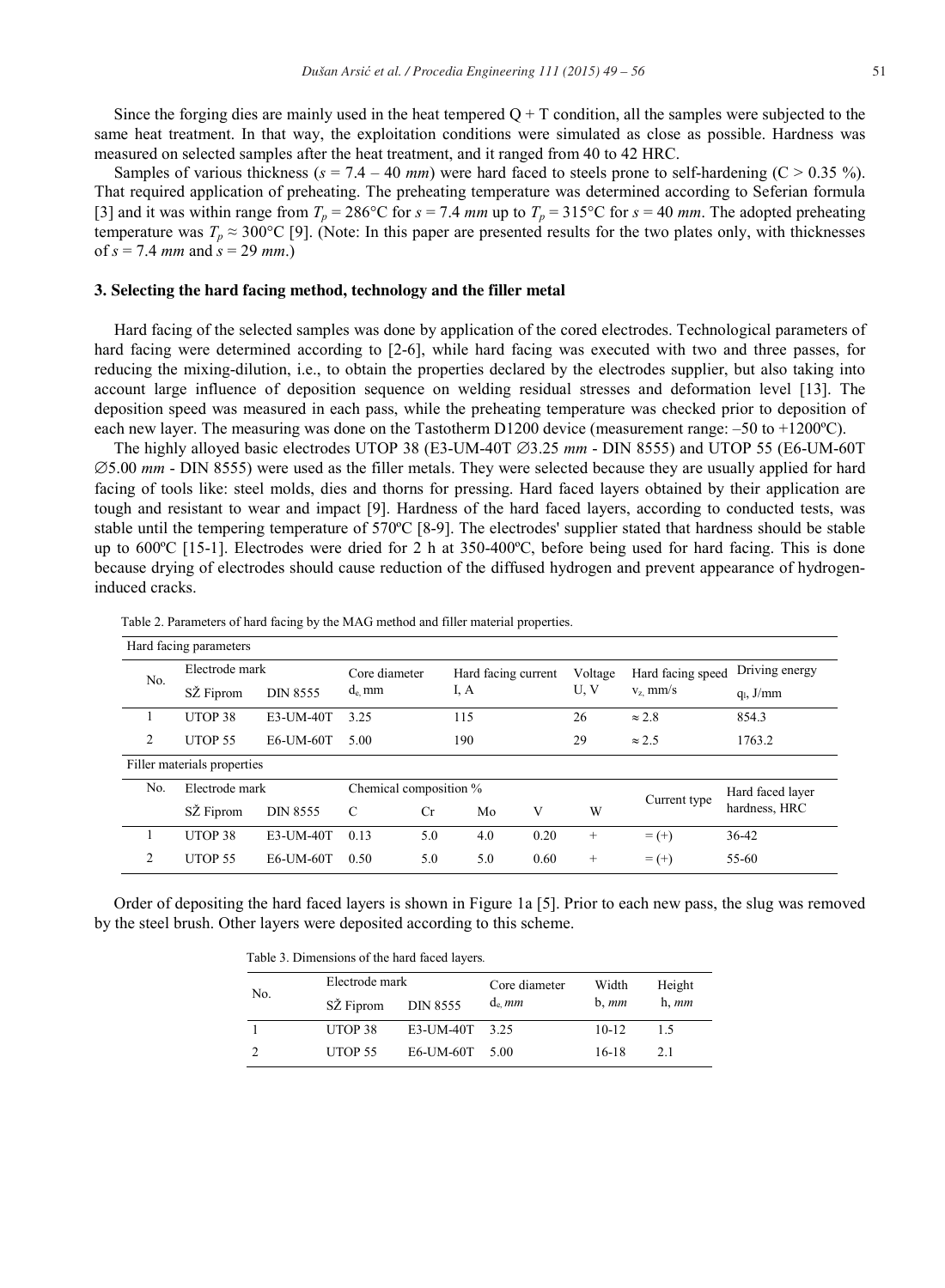In Table 2 are presented parameters of hard facing (the hard facing current is for about 10% smaller than for welding), as well as the properties of the filler metals [8, 15-1], while the dimensions of the hard faced layers are presented in Table 3.



Fig. 1. Order of deposition of the hard faced layers: (a) layer 1; (b) layer 2; (c) layer 3; (d) metallographic slit scheme.

#### **4. Experimental measurements of deformations on samples**

Samples for experimental recording of deformations were used from both the thin and the thick plates. The plates' sizes were 394×192×7.4 *mm* - 3 pieces and 394×192×29 *mm* - 3 pieces). They were heat tempered and then ground, Table 4. After the hard facing plates were tempered for the purpose of reducing the residual stresses and strains. The tempering temperature was  $T_{temp} = 520^{\circ}C$  [9]. This heat treatment procedure was adopted based both on own previous investigations [10] and on steel manufacturers' recommendations [14].

| Plate           | Thickness | Number of | Electrode diameter | Hard facing current | Voltage | Hard facing speed        | Driving energy |  |
|-----------------|-----------|-----------|--------------------|---------------------|---------|--------------------------|----------------|--|
| number<br>s. mm |           | layers    | $d_e$ , mm         | I, $A$              | U, V    | $V_z$ , $(\approx)$ mm/s | $q_1$ , J/mm   |  |
|                 | 29        |           | 5.00               | 190                 | 29      | 2.3                      | 1916.5         |  |
| 2               | 29        | 3         | 5.00               | 190                 | 29      | 2.3                      | 1916.5         |  |
| 3               | 29        |           | 5.00               | 190                 | 29      | 2.4                      | 1836.7         |  |
| 4               | 7.4       |           | 3.25               | 115                 | 26      | 2.6                      | 920.0          |  |
| 5               | 7.4       | 2         | 3.25               | 115                 | 26      | 1.7                      | 1407.0         |  |
| 6               | 7.4       | 3         | 3.25               | 115                 | 26      | 2.5                      | 956.8          |  |

….Table 4. Hard facing parameters.

Deformations were measured in three phases: before the hard facing (after the plates were prepared by grinding), immediately after the hard facing and after tempering. The objective of those measurements was to establish the correlation between deformations (i.e. the applied hard facing technology – the heat input) and the values of the residual stresses, for different plates' thicknesses. The grids were applied to the plates after grinding in three longitudinal and three lateral directions, with 111 measurement points in the *x*-*y* plane, Figure 2. The OPTON UMC 850 contact coordinate device was used for measurement of deformations.

#### **5. Results and discussion**

The measurements results – the maximal and minimal deformations, as well as the angular deformations of plates are presented in table 5 and in diagrams in Figs. 3 to 6. In Figs. 3 and 4 are presented the lateral and longitudinal deformation of the thick plate (29 *mm*) and in Figs 5 and 6 are presented the lateral and longitudinal deformation of the thin plate (7.4 *mm*). In Figures 7 and 8 are presented results of deformations' measurements in the form of the 3D diagrams for the thick and the thin plate, respectively.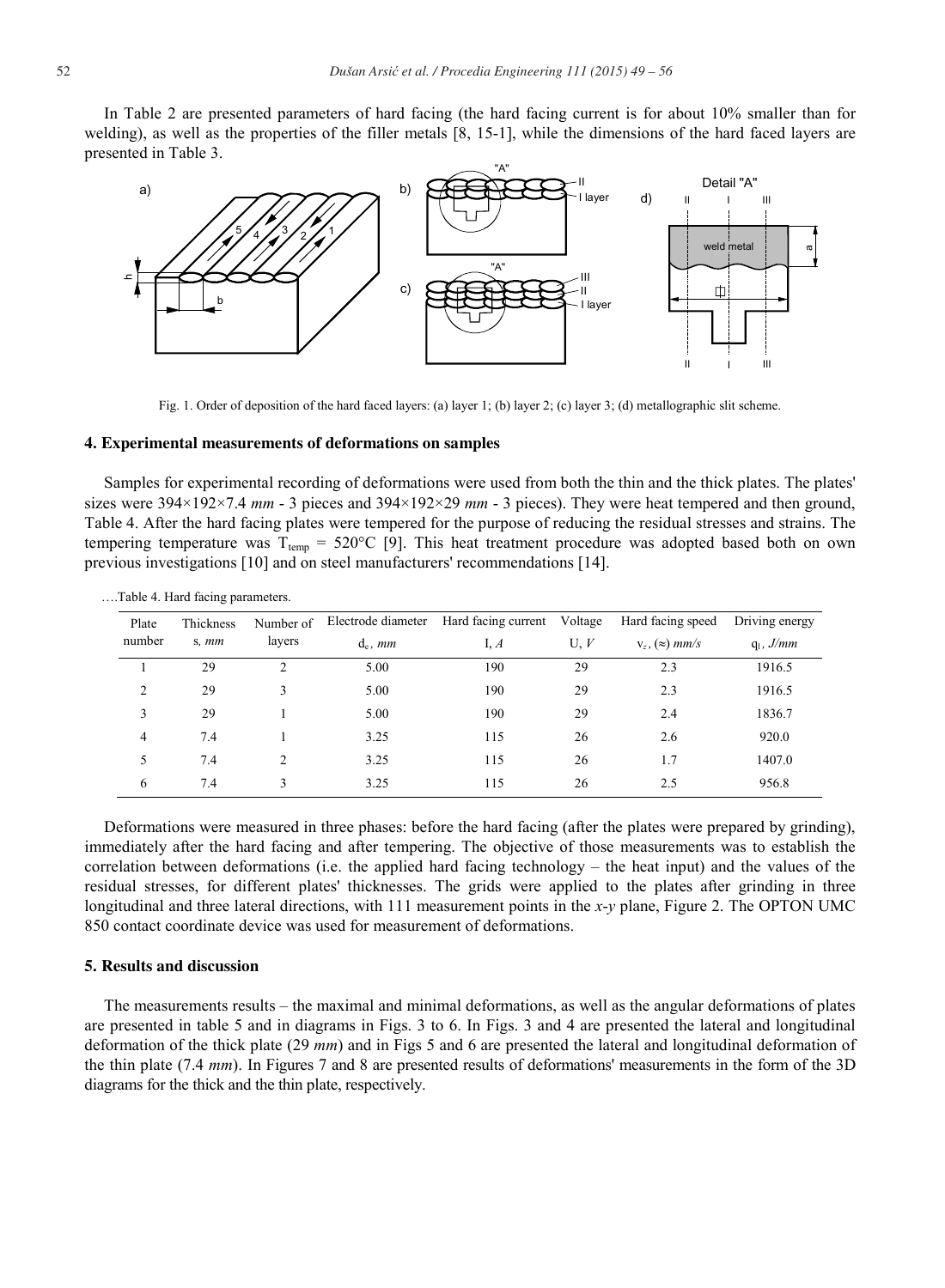



| Table 5. Characteristic deformations of the considered plates. |  |
|----------------------------------------------------------------|--|
|----------------------------------------------------------------|--|

|                                              |                                            |              |            | Plate No.      |              |               |                           |                          |                     |  |  |
|----------------------------------------------|--------------------------------------------|--------------|------------|----------------|--------------|---------------|---------------------------|--------------------------|---------------------|--|--|
| Measured variables                           |                                            | $s = 29$ mm  |            |                | $s = 7.4$ mm |               |                           |                          |                     |  |  |
|                                              |                                            |              |            | $\mathbf{1}$   | 2            | 3             | $\overline{4}$            | 5                        | 6                   |  |  |
|                                              | After                                      |              | Max        | 0.069          | 0.135        | 0.060         | 3.607                     | 5.671                    | 7.375               |  |  |
| Deformation                                  | hard facing                                |              | Min        | $-0.038$       | $-0.074$     | $-0.038$      | $-2.675$                  | $-5.236$                 | $-7.668$            |  |  |
| $\lceil mm \rceil$                           | After                                      |              | Max        | 0.098          | 0.137        | 0.032         | 3.835                     | 5.764                    | 7.312               |  |  |
|                                              | tempering                                  |              | Min        | $-0.157$       | $-0.208$     | $-0.025$      | $-2.976$                  | $-5.441$                 | $-7.245$            |  |  |
|                                              | After<br>hard facing<br>After<br>tempering | <b>IV-IV</b> | $\alpha_1$ | $3.1 - 3.25'$  | $3.5 - 7.7'$ | $2.1 - 2.1'$  | $4.1 - 3.94$ <sup>o</sup> | $5.5 - 6.1$ °            | $6.5 - 7.4^{\circ}$ |  |  |
|                                              |                                            | $V-V$        | $\alpha$   | $3.2 - 4.1'$   | $6.2 - 6.9'$ | $0.4 - 0.7'$  | $3.7 - 4.03^{\circ}$      | $5.2 - 6.1$ °            | $6.9 - 7.5^{\circ}$ |  |  |
| Angles of                                    |                                            | VI-VI        | $\alpha_1$ | $3.1 - 3.8'$   | $5.9 - 3.1'$ | $1.5 - 1.9'$  | $3.6 - 3.7$ °             | $4.7 - 5.7$ °            | $6.5 - 6.8$ °       |  |  |
| transverse<br>deformations<br>$[', \degree]$ |                                            | <b>IV-IV</b> | $\alpha_2$ | $0.48 - 1.6$   | $1.6 - 5.9'$ | $2.0 - 1.95$  | $3.8 - 4.2$ <sup>o</sup>  | $6.0 - 5.8$ °            | $6.5 - 7.4^{\circ}$ |  |  |
|                                              |                                            | V-V          | $\alpha_1$ | $1.02 - 2.3'$  | $3.7 - 5.3'$ | $1.9 - 2.1'$  | $3.7 - 4.3^{\circ}$       | $5.6 - 5.8$ °            | $7.0 - 7.5$ °       |  |  |
|                                              |                                            | VI-VI        | $\alpha_2$ | $1.15 - 2.25'$ | $3.6 - 1.8'$ | $1.95 - 2.1'$ | $3.4 - 4.0^{\circ}$       | $5.0 - 5.4$ <sup>o</sup> | $6.6 - 6.9$ °       |  |  |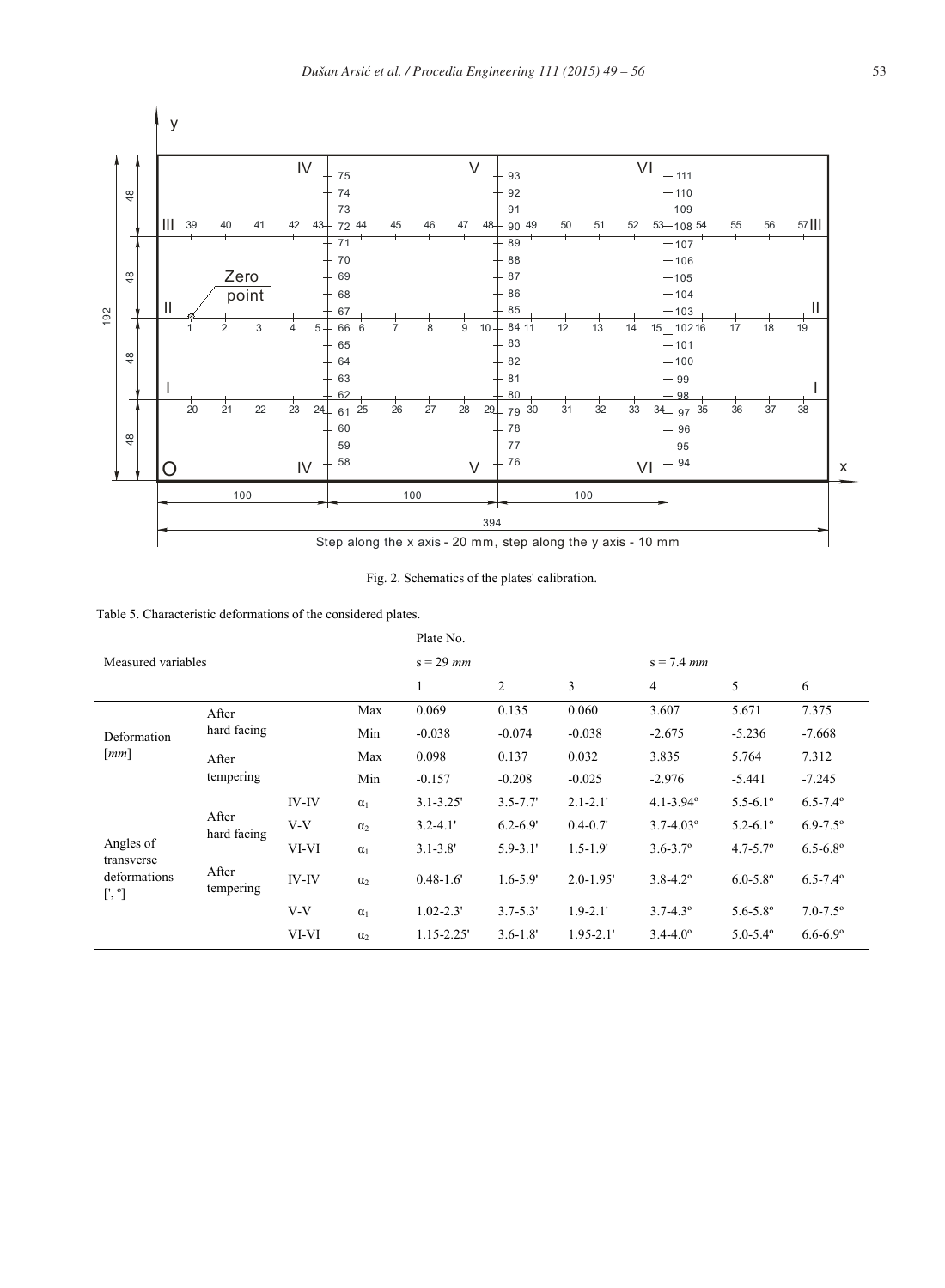

Fig. 3. Transverse deformation of plate no 2 – 29 *mm*; (a) after hard facing; (b) after tempering.



Fig. 4. Longitudinal deformation of plate no 2 – 29 *mm*; (a) after hard facing; (b) after tempering.



Fig. 5. Transverse deformation of plate no 6 – 7.4 *mm*; (a) after hard facing; (b) after tempering.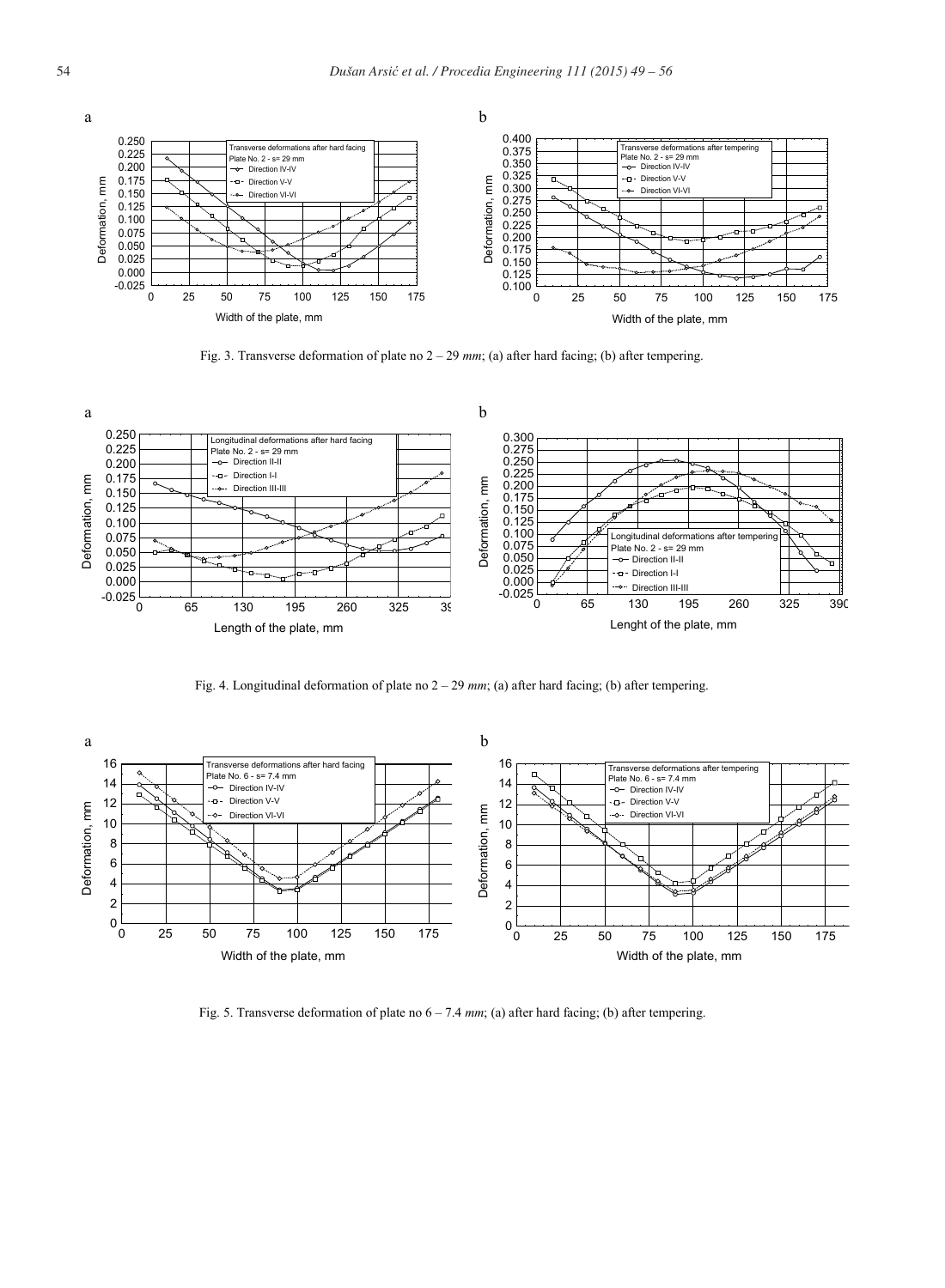

Fig. 6. Longitudinal deformation of plate no  $6 - 7.4$  *mm*; (a) after hard facing; (b) after tempering.





Fig. 8. 3D deformation of plate no  $6 - 7.4$  mm; (a) after hard facing; (b) after tempering.